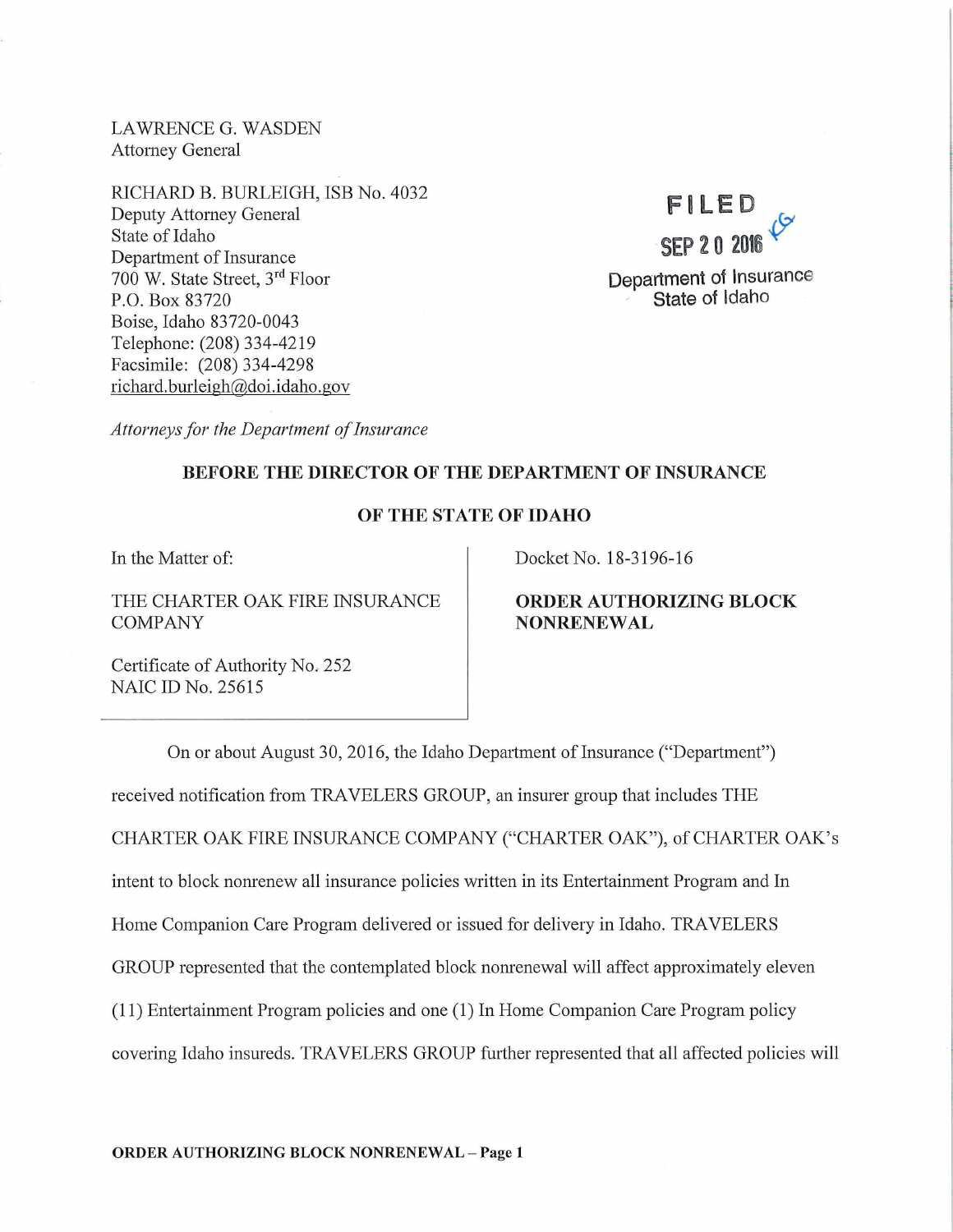be nonrenewed at their natural expiration, beginning January 1, 2017, for Entertainment Program policies, and beginning March 1, 2017, for In Home Companion Care policies.

The Director, having reviewed the foregoing and the requirements of Idaho Code § 41- 1841(1), and acting pursuant to the authority set forth in Idaho Code  $\S$  41-210(2),

THE DIRECTOR HEREBY FINDS that the proposed effective date of the contemplated block nonrenewal complies with the one hundred twenty (120) day notice requirement to the Director, as set forth in Idaho Code§ 41-1841(1).

NOW THEREFORE, IT IS HEREBY ORDERED that CHARTER OAK is authorized, pursuant to Idaho Code  $\S$  41-1841, to effectuate a block nonrenewal of its Entertainment Program and In Home Companion Care Program insurance policies delivered or issued for delivery in Idaho, which, based on representations made to the Department, will affect the number of policies as set forth hereinabove. CHARTER OAK shall begin nonrenewing the affected policies at each policy's natural expiration date occurring on or after January 1, 2017, for Entertainment Program policies, and occurring on or after March 1, 2017, for In Home Companion Care Program policies. CHARTER OAK shall provide advance notice to policyholders affected by the nonrenewals authorized by this order in accordance with the notice provisions included in the company's applicable insurance policies.

THIS ORDER is a final order of the Director and is EFFECTIVE IMMEDIATELY.  $\boldsymbol{\kappa}$ DATED this  $\frac{70}{ }$  day of September, 2016.

> STATE OF IDAHO DEPARTMENT OF INSURANCE

Jan Camer

DEAN L. CAMERON Director

**ORDER AUTHORIZING BLOCK NONRENEWAL - Page 2**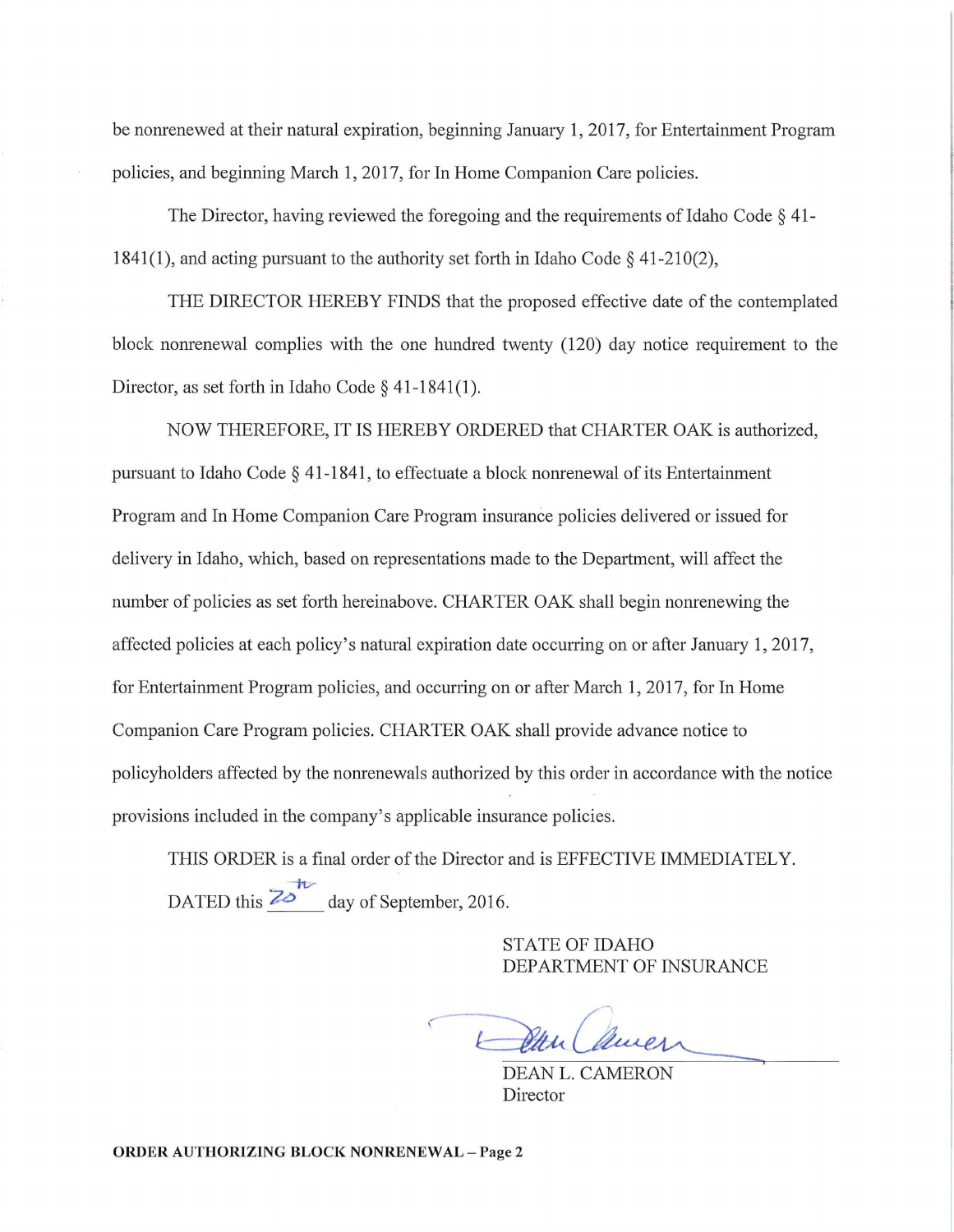#### **NOTIFICATION OF RIGHTS**

This Order constitutes a final order of the Director. Any party may file a motion for reconsideration of this final order within fourteen (14) days of the service date of this order. The Director will dispose of the petition for reconsideration within twenty-one (21) days of its receipt, or the petition will be considered denied by operation of law. *See,* Idaho Code  $§ 67-5246(4).$ 

Pursuant to Idaho Code  $\S\S 67-5270$  and 67-5272, any party aggrieved by this final order may appeal it by filing a petition for judicial review in the district court of the county in which: (1) the hearing was held; or  $(2)$  the final agency action was taken; or  $(3)$  the aggrieved party resides or operates its principal place of business in Idaho; or (4) the real property or personal property that was the subject of the agency decision is located. An appeal must be filed within twenty-eight (28) days of: (a) the service date of this final order; or (b) an order denying a petition for reconsideration; or (c) the failure within twenty-one (21) days to grant or deny a petition for reconsideration, whichever is later. *See,* Idaho Code § 67-5273. The filing of a petition for judicial review does not itself stay the effectiveness or enforcement of the order under appeal.